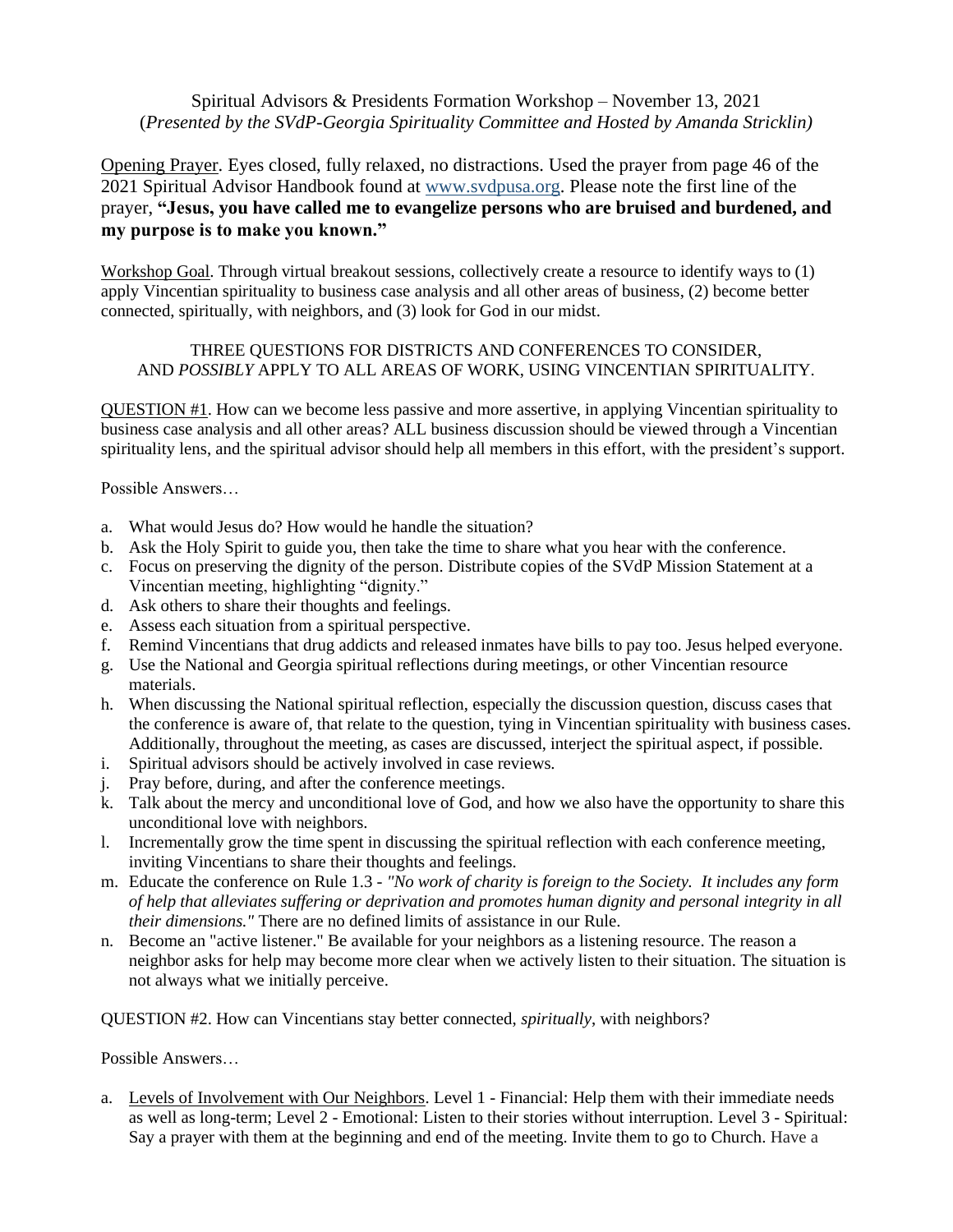church bulletin available to share with Mass times, and be willing to meet them at a daily or weekend Mass. Extend the invitation. Ask them to thank God for the help they are getting.

- b. Pray with Neighbors. At the end of an intake phone call or in-person meeting, ask the neighbor, in a very humble way, if you can pray with them. Ask them what they would like you to pray for. Refer to *St. Vincent de Paul Prayer Person* (below)*.* Additionally, you may ask them if they would like to lead the prayer. Always ask first, to respect their preference.
- c. Typed Prayers for Intake and Case Workers. Type up short prayers that intake and case workers can use with neighbors on the phone and in-person, to help them become more comfortable to pray spontaneously, and from the heart.
- d. Food Pantries. After neighbors have been served, ask them if you can pray with them. Also, give them prayer cards or other spiritual resources.
- e. Rosaries and Pamphlets. These may be given to neighbors who are interested and genuinely wish to learn how to pray the Rosary. Tell them they are not jewelry and should not be worn around the neck. The Rosary pamphlet will help them learn how to pray the Rosary.
- f. Bibles. sometimes neighbors ask for Bibles, and if they are available, please provide them with Bibles.
- g. Gift Cards + Prayer Cards. Some conferences consider mailing a gift card and prayer card or other spiritual resource to a neighbor after intake has been completed.
- h. Show Your Empathy for Them. Neighbors can be overwhelmed. Reassure them.
- i. Follow-Up. Give them a call or visit them after help has been given. Stay better connected spiritually. Continue to pray, as a conference, for our friends and neighbors in need at all times during the visit, and after the visit.
- j. Trust. Establish a relationship of trust, listening to the concerns of our neighbors, asking what they want us to pray for.

QUESTION #3. Where do we see God in our midst?

Possible Answers…

- a. We see him everywhere.
- b. We see him in the neighbor's face, the "suffering Christ."
- c. We should ask, "Why did God ask me to visit with this neighbor?"
- d. We see him in our own lives.
- e. Through encounters with other Vincentians.
- f. Through encounters with family and friends.
- g. Through encounters in public.
- h. We see the hand of God at work through his providence. One example of this that was offered during the workshop, was of a family who was in great need of furniture and a car. Another family, whose son passed away, provided their son's furniture (free) and car (sold this for \$400) to the family in need.

### OTHER RESOURCES –

- 1. *The Ways to Become More Holy* and *St. Vincent de Paul Prayer Person* were emailed to all attendees of the workshop and are also included below.
- 2. "How to Run a Conference Spiritual Retreat" guide, is found at the SVdP-Georgia website, [https://j9p7t1xg4r12g2o04rjflx19-wpengine.netdna-ssl.com/wp-content/uploads/sites/54/2021/03/SVdP-](https://j9p7t1xg4r12g2o04rjflx19-wpengine.netdna-ssl.com/wp-content/uploads/sites/54/2021/03/SVdP-Retreat-Information-Social-Media-Final.pdf)[Retreat-Information-Social-Media-Final.pdf.](https://j9p7t1xg4r12g2o04rjflx19-wpengine.netdna-ssl.com/wp-content/uploads/sites/54/2021/03/SVdP-Retreat-Information-Social-Media-Final.pdf)
- 3. Formation Participant Contact List forwarded by email to attendees.
- 4. The recording of the workshop is [https://youtu.be/pbpdYb5NA\\_4.](https://youtu.be/pbpdYb5NA_4)
- 5. It is highly recommended that spiritual advisors download, print, and add to a 3-ring binder with tabs, the 2021 Spiritual Advisor Handbook[, https://members.ssvpusa.org/formation/formation](https://members.ssvpusa.org/formation/formation-resources/formators-spiritual-advisors/)[resources/formators-spiritual-advisors/.](https://members.ssvpusa.org/formation/formation-resources/formators-spiritual-advisors/) It contains new material and is a required resource for spiritual advisors.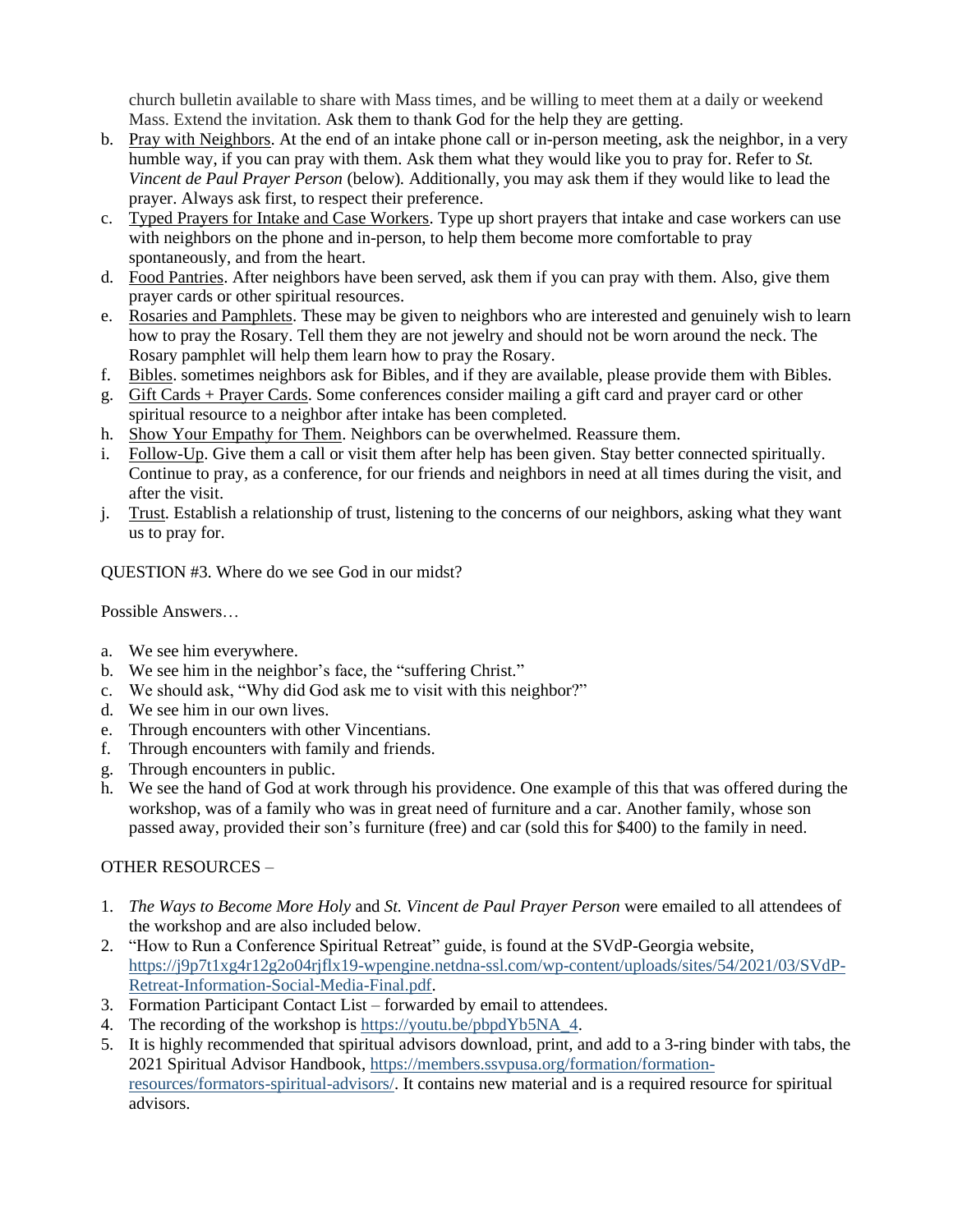## Ways to Become More Holy

- 1. Pray throughout the day, pray unceasingly, pray at the beginning of a task, during the task and after the task is complete, asking for the help of the Holy Spirit, Jesus, God, Our Blessed Mother Mary.
- 2. Read the Bible and attend Bible Study classes.
- 3. Go to Adoration. In the silence turn over all that concerns you to God, to Jesus, then listen for the answers, and sometimes signs are given as confirmation of what to do in your discernment of life's issues.
- 4. Pray the Rosary. Refer to the pamphlet of How to Pray the Rosary. You may attach those you love and those you pray for, to each bead of the Rosary and/or pray for categories of people who are suffering, such as those who are suffering mentally, physically, emotionally, or spiritually. Give thanks and praise as well. Pray the Rosary before Mass.
- 5. Pray the Divine Mercy Chaplet, especially at 3:00 pm. Offer the chaplet for those who are suffering, who are dying, who have died, who are in Purgatory, especially for those who have no one to pray for them.
- 6. Attend not only Sunday Mass, but daily Mass as well.
- 7. Consecrate yourself and your family to Jesus, through Our Blessed Mother, Mary.
- 8. Pray Novenas for specific intentions.
- 9. Offer up your prayers during the consecration of the Eucharist and during receipt of Holy Communion.
- 10. Perform acts of charity, not just your money but your time and expertise.
- 11. Become selfless. Abandon self. Become less selfish. Empty yourself to allow yourself to be filled with the Holy Spirit, to be guided by the Holy Spirit to do God's Will, not your will.
- 12. Spiritual Warfare. When the evil one tries to tempt you, speak the name of Jesus, then go to prayer. You will find how easy it is then, to be freed of temptations.

*Note: These are just a few ways that come to mind. There are many other ways to become more holy. Ask God, in prayer, to reveal those ways to you.*

*Sr. Mary Francis Power, ESEH August 31, 2021*

#### St. Vincent de Paul Prayer Person

1. As the prayer person, accompany the case worker whether the visit takes place in the home, church, or by (speaker) phone (or zoom/duo calls). Listen to the dilemmas of neighbors during the intake process, to prepare you for prayer. The intake person is the lead case worker in handling the business matters; however, if there is something you are aware of that the case worker may have inadvertently missed, feel free to offer helpful information you are aware of (example: asking the neighbor if they are aware of the local food pantries, if they need a gas voucher, etc.).

2. When there is a break in the conversation between the case worker and the neighbor, ask the neighbor if they would like to pray with you for a few minutes after the case worker has finished the business, or you can wait to ask this question after the case worker has completed their business. The neighbor almost always accepts the invitation, and typically will comment that they would like to pray with you as well.

3. Once the case worker completes the business, begin to pray with the neighbor. Since you have heard their dilemmas, you already have a good idea of what you need to pray for with them, but always ask what else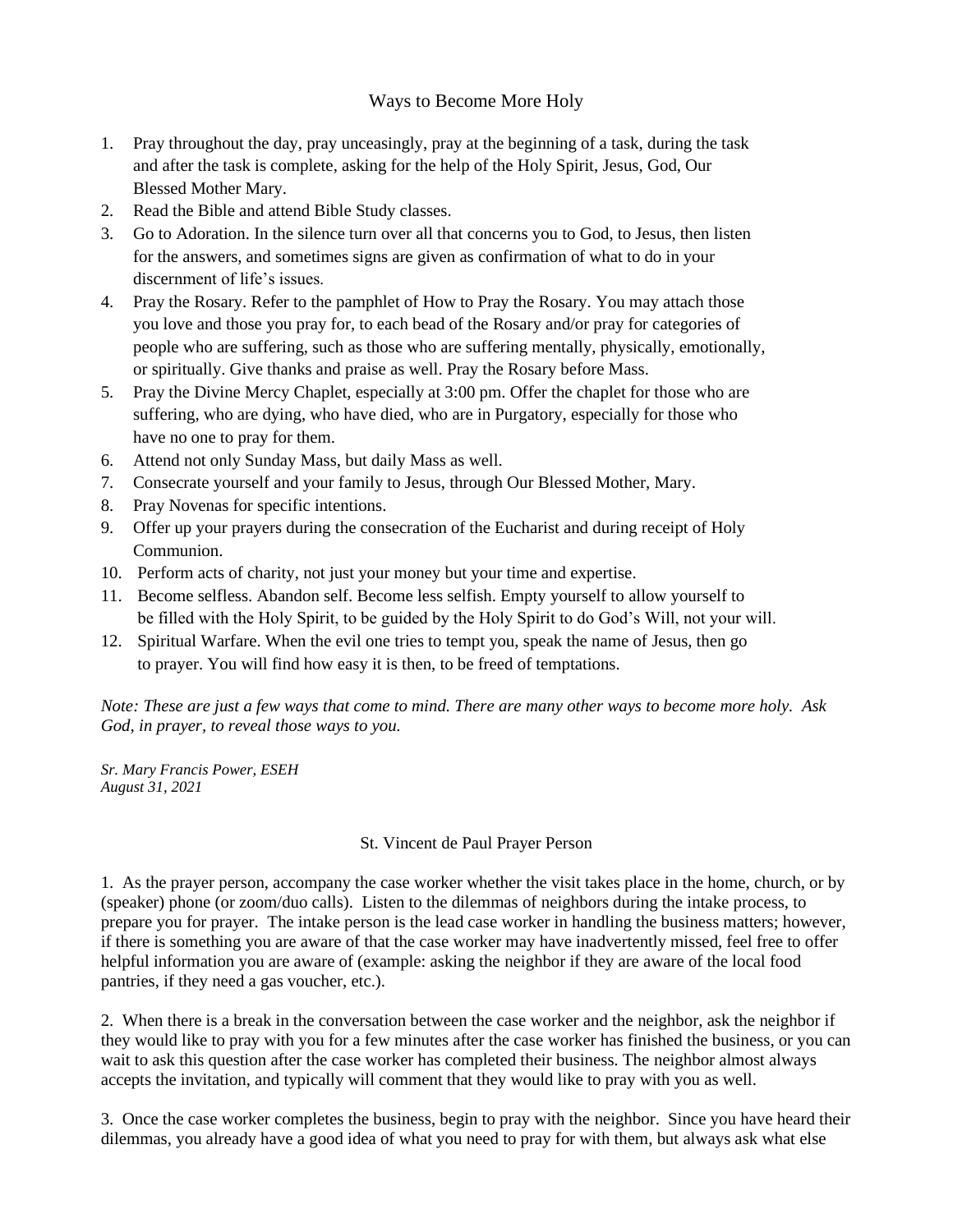they might want to pray for. Invariably they have a sick relative or friend they would like us to pray for. Also ask other family members (who are with them) what they would like to pray for, to involve them in the experience.

4. After they tell you what else they would like to pray for, say "let us begin" and make the sign of the cross, then say the prayers that the Holy Spirit will guide you to say. I usually begin the prayers with, "Heavenly Father, I ask you to lift up this woman (or man or family)" then continue with prayers covering all the areas the neighbor or family needs.

5. The areas you will usually find yourself praying for are improved health, an improved financial situation, finding employment, better relationships, healing, less suffering, for example. Also ask God for "special blessings" for specific people they ask you to pray for.

6. Feel free to pray in any manner you feel you are being moved by the Holy Spirit to pray. I like to end my prayers for other people by saying, "We ask you to hear these prayers in the name of your son, Jesus Christ."

7. Whenever possible, give them an invitation to come to our church and a bulletin, circling the Mass times, RCIA, etc., and answer questions they may have about the church. It is especially important to extend this invitation when the neighbor expresses that they can't seem to find a church they like. I heard this many times.

8. Sometimes they will ask if they can have a Rosary or Bible. Some neighbors may appear to be in a dark place. You can talk about the effectiveness of prayer beads, and that as Catholics we call them Rosaries, which will help them go to a prayerful state of mind. Also provide them with the pamphlet on how to pray the Rosary. Feel free to give them religious items as the Holy Spirit leads you.

9. We only have a few minutes as prayer partners since the neighbors are usually in a hurry, for various reasons. Our praying should take place in a quiet resting location to offer our prayers in a focused and nondistracting way, allowing them the opportunity to hear, feel and receive the Holy Spirit. If they desire more spiritual guidance, hopefully God will provide you the extra time to spend with them.

10. Let the Holy Spirit of God guide you through this process, and if you haven't done this before, you will find it to be extremely rewarding in a very spiritual way as you let God use you to do His work! Actively listen to the Holy Spirit while you are in prayer with them, as he will lay the prayers on your heart, to share with the neighbors. You become the vessel through which He works.

11. You will feel joy and fulfillment as you look into the faces of the people you pray with afterwards, and see their tears of gratefulness, and smiles of appreciation. Some folks have never had anyone pray with them or felt a sense of hope. Many are looking for a church they are comfortable with. Many are lost, suffering and sick.

12. After you pray, end the meeting with well-wishes for them.

*Sr. Mary Francis Power, ESEH November 15, 2021*